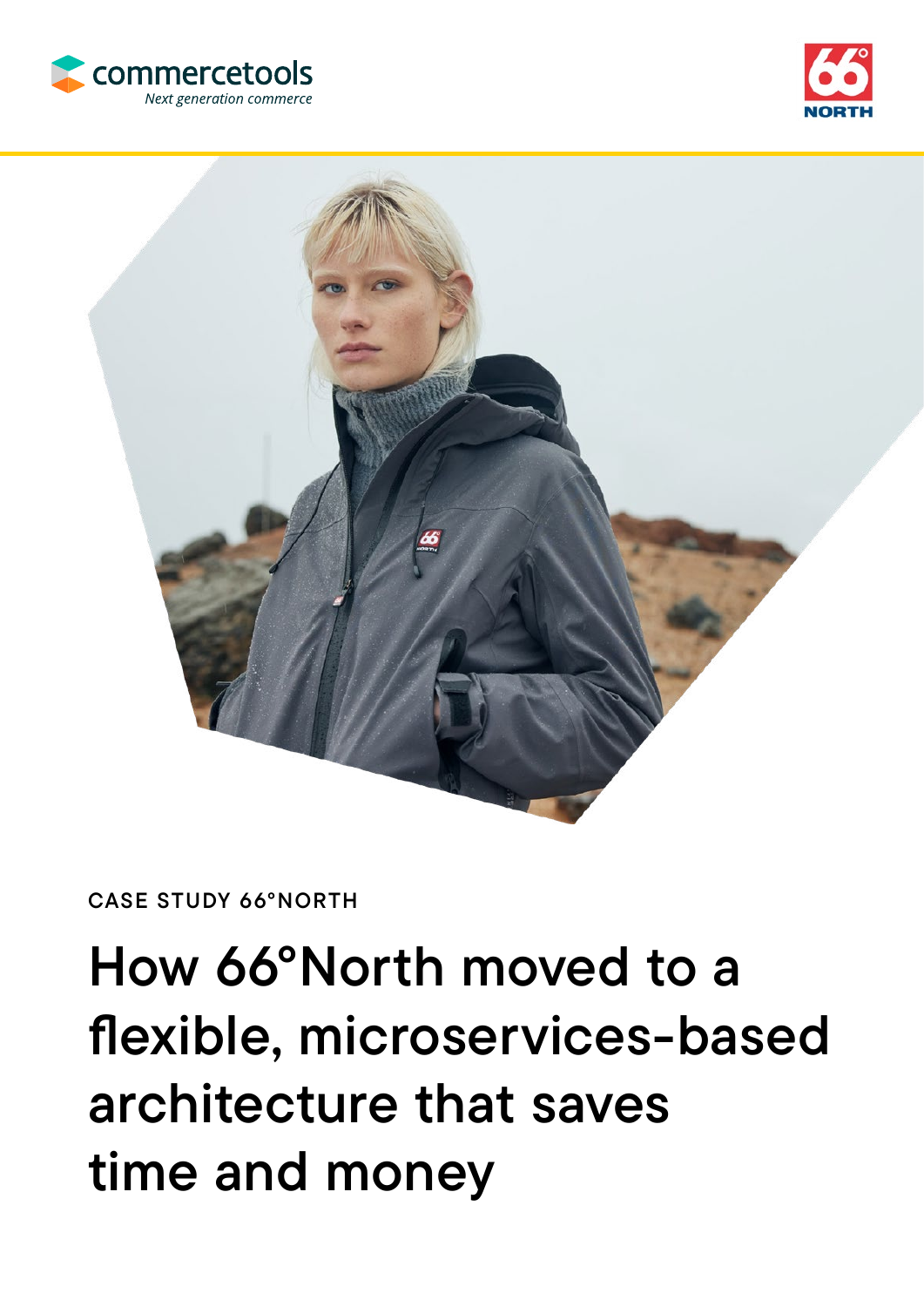

66°North has provided the Icelandic search and rescue team with protective clothing since 1928. This successful collaboration traces the evolution of outdoor clothing; from anoraks made from oil-borne canvas to the awardwinning Snæfell Jacket, made with revolutionary synthetic materials.

Today, the company makes functional clothing without compromise for all kinds of outdoor activity. While fishermen's and workwear clothing is still a fundamental part of the operation, consumers can now purchase from a wide selection of all occassion protective clothing that carries the 66°North label.

COMPANY SIZE 51 Million USD

MARKETS 33

HEADQUARTERS Garðabær, Iceland

INDUSTRY Fashion

BUSINESS MODEL B2C

WORKED WITH PARTNERS Deliberate Software, Checkout.com

## The Challenge

The goal of 66°North was to find a flexible platform which could enable them to scale their business in such a way that they could be iterative. With headless commerce and the capabilities of commertools, 66°North is now in a position where their technology is powering their business ambitions rather than limiting them, as is often the case with large monolithic solutions.

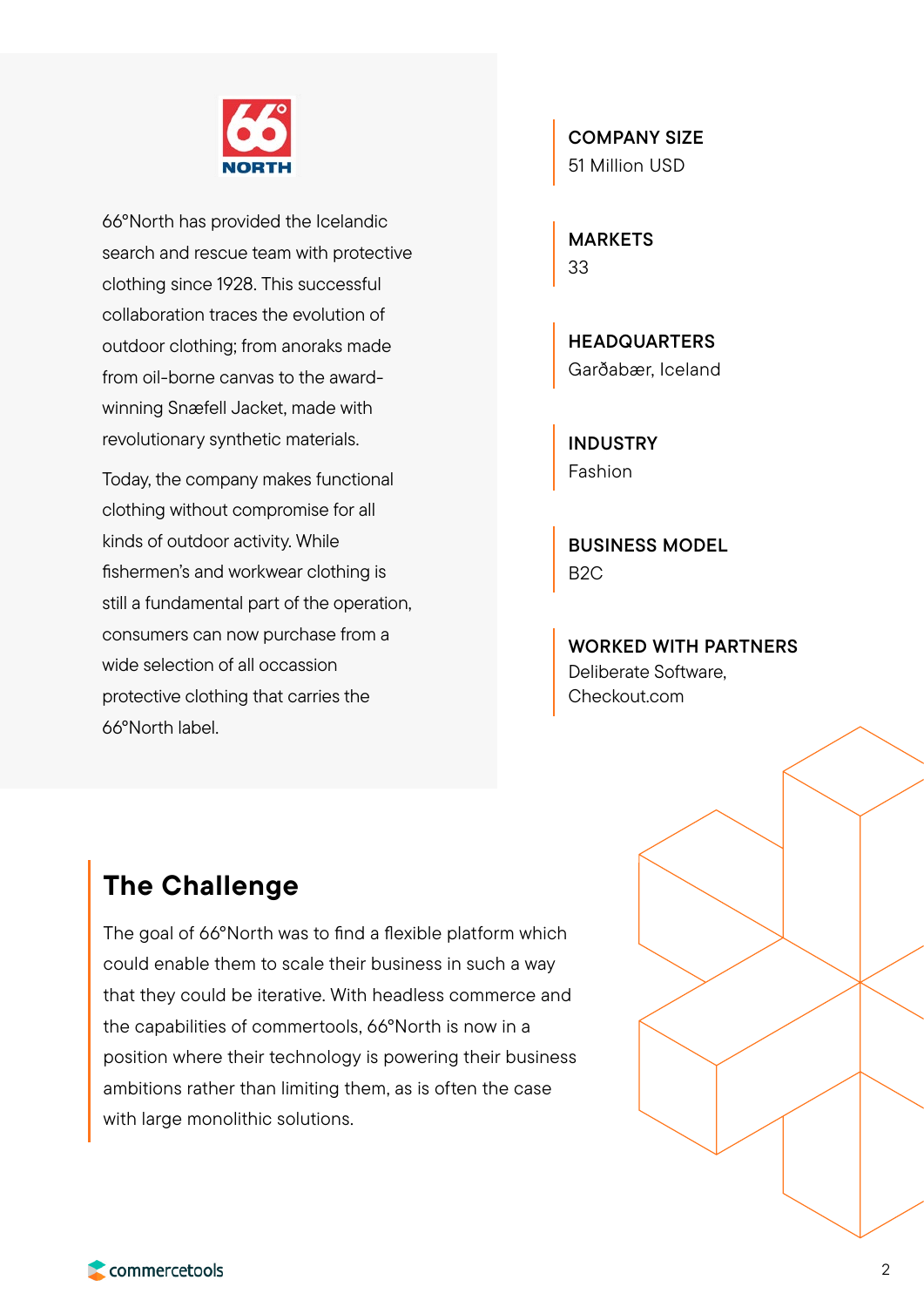

"

## The Solution

66°North began their migration to commercetools at the start of 2020. The launch was a few months later, in September 2020. Due to the COVID-19 pandemic, communication and construction took place completely remotely. The current results of the 66° North commerce platform shows that the new architecture is working, with sales developing positively.

We are now saving time and money in eCommerce. We have a lot more design options. And, now our focus is entirely on the shopping experience of our customers.



MATTHE WOOSLEY GLOBAL PRESIDENT, 66°NORTH

### Why it was a success

commercetools transformed the monolithic platform, on which the company's digital systems were set up, into a flexible, microservices-based system that was built according to the specific requirements of 66°North.